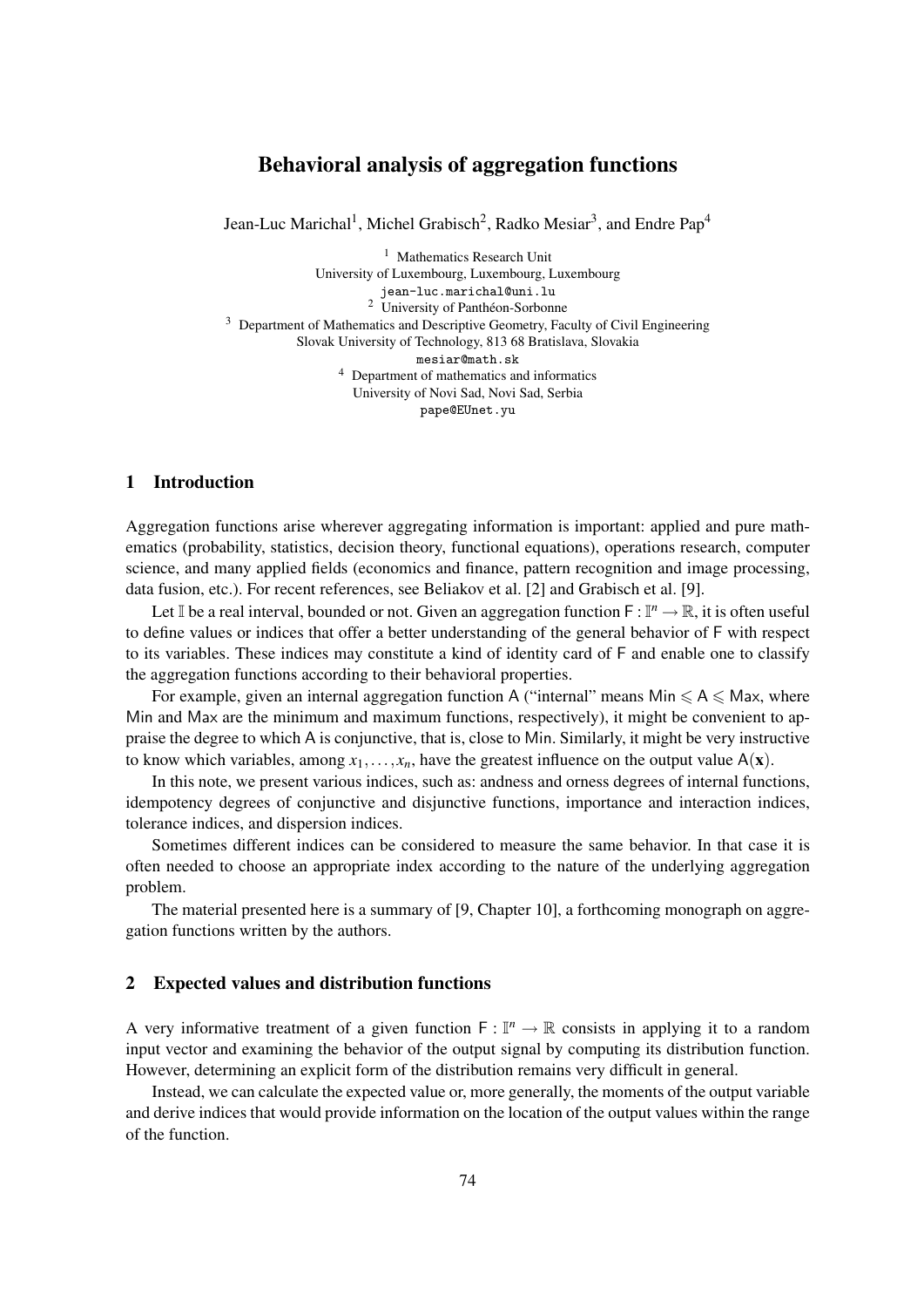### 3 Importance indices

When using a given aggregation function A of *n* variables, one may wonder which are the most influential variables in the computation of  $A(x)$ , if any. We may say that no such variable exists if A is symmetric. In case symmetry does not hold, e.g., for weighted aggregation functions and for integralbased ones, it is very instructive to know the level or percentage of contribution of each variable in the computation of the result. We call this level of contribution or influential power the importance index.

For weighted aggregation functions, a naive answer to the above question is to take as importance index simply the weight of each variable. A first simple reason to discard this idea is that the definition, meaning and normalization of weights differ from one aggregation function to another: just consider the weighted arithmetic mean, with weights in  $[0,1]$  summing up to 1, and the weighted maximum, whose weights are in  $[0,1]$  with no summation condition, but whose maximum value is 1. A second reason is that intuitively, a weight value, say 0.5, does not have the same effect in a weighted arithmetic mean as in a weighted geometric mean.

A natural approach when  $\mathbb{I}$  is a bounded closed interval  $[a,b]$  is to compute an average of the marginal contribution of variable *x<sup>i</sup>* .

#### 4 Interaction indices

Although the notion of importance index is useful to analyze a given aggregation function, the description it provides is still very primitive. Take for example the arithmetic mean, the minimum, and the maximum. Since they are symmetric, they have the same importance index for all coordinates, yet they are extremely different aggregation functions, because the minimum operator is a conjunctive aggregation function, the maximum operator is disjunctive, and the arithmetic mean is neither conjunctive nor disjunctive.

The question is how to quantify or describe the difference between these aggregation functions, which are indistinguishable by the importance index. Since andness and orness are reserved to internal aggregation functions, other indices have to be found.

The key of the problem lies in the interrelation between variables. The notion of importance index is based on the variation of the aggregated value vs. the total variation of a given variable, the others being fixed. We may consider the variation induced by the mixed variation of two variables, or more. This is expressed by the second order (total) variation of A with respect to coordinates *i* and *j*.

## 5 Tolerance indices

Some internal aggregation functions are more or less intolerant (respectively, tolerant) in the sense that they are bounded from above (respectively, below) by one of the input values or by a function of these values.

Here, we mainly deal with internal aggregation functions having veto and/or favor coordinates as well as *k*-conjunctive and *k*-disjunctive internal aggregation functions. Starting from the properties of these functions, we define indices that provide degrees to which an internal aggregation function is intolerant or tolerant.

#### 6 Measures of arguments contribution and involvement

Given an aggregation function A, we consider in this final section the following two indices: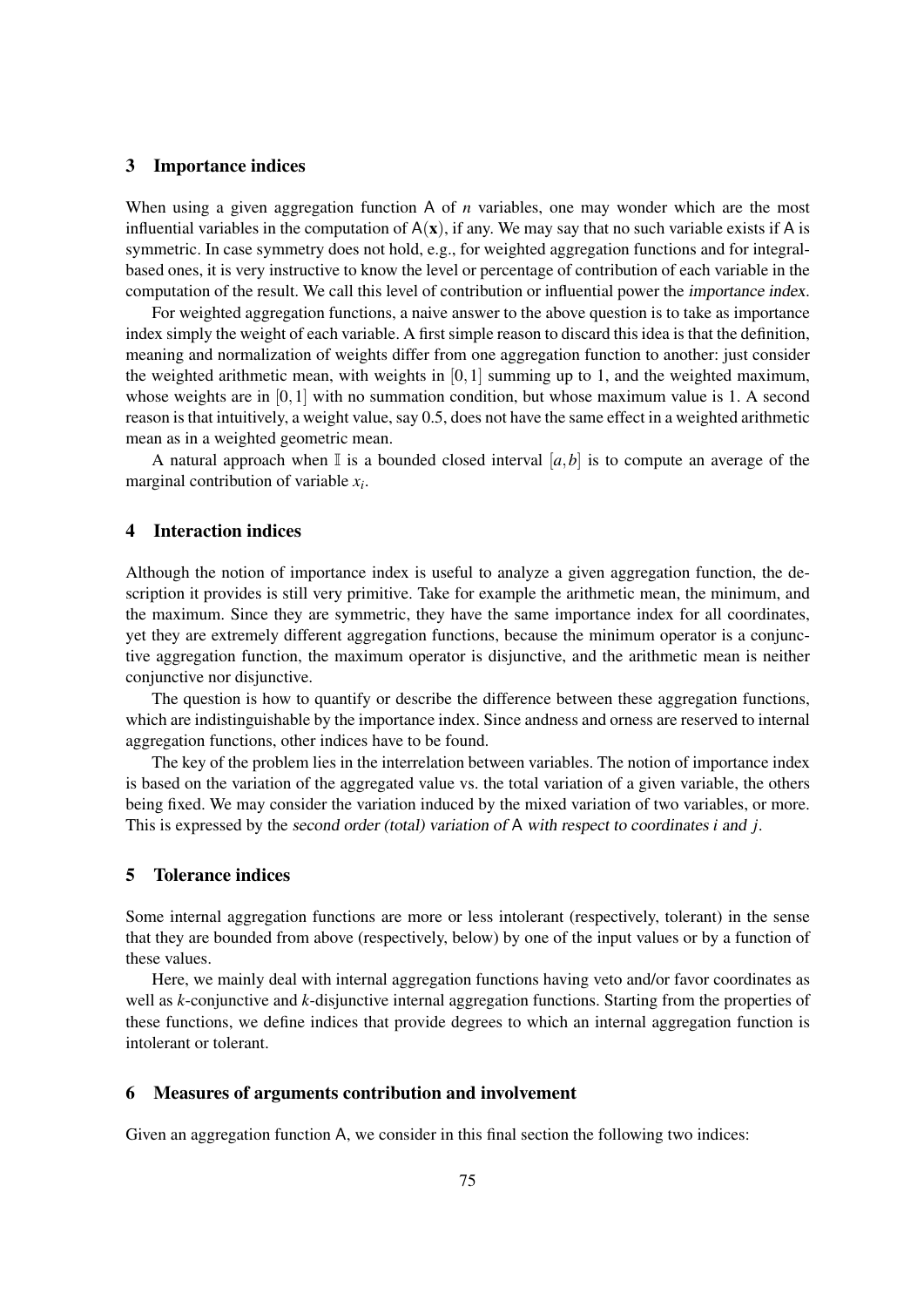- 1. The index of uniformity of arguments contribution, which measures the uniformity of contribution of the *n* components of  $\mathbf{x} \in \mathbb{I}^n$  in the computation of the aggregated value  $A(\mathbf{x})$ .
- 2. The index of arguments involvement, which measures the proportion of arguments among  $x_1, \ldots, x_n$ that are involved in the computation of the aggregated value  $A(x)$ .

#### References

- 1. J. F. Banzhaf. Weighted voting doesn't work: A mathematical analysis. *Rutgers Law Review*, 19:317–343, 1965.
- 2. G. Beliakov, A. Pradera, and T. Calvo. *Aggregation Functions: A Guide for Practitioners*. Studies in Fuziness and Soft Computing. Springer, Berlin, 2007.
- 3. J. J. Dujmović. Seven flavors of andness/orness. In B. De Baets, J. Fodor, and D. Radojević, editors, *Proc. Eurofuse 2005*, pages 81–92, Belgrade, 2005.
- 4. J. M. Fernandez Salido and S. Murakami. Extending Yager's orness concept for the OWA aggregators to other mean ´ operators. *Fuzzy Sets and Systems*, 139(3):515–542, 2003.
- 5. K. Fujimoto, I. Kojadinovic, and J.-L. Marichal. Axiomatic characterizations of probabilistic and cardinal-probabilistic interaction indices. *Games Econom. Behav.*, 55(1):72–99, 2006.
- 6. M. Grabisch. Alternative representations of discrete fuzzy measures for decision making. *Internat. J. Uncertain. Fuzziness Knowledge-Based Systems*, 5(5):587–607, 1997.
- 7. M. Grabisch and C. Labreuche. How to improve acts: an alternative representation of the importance of criteria in MCDM. *Internat. J. Uncertain. Fuzziness Knowledge-Based Systems*, 9(2):145–157, 2001.
- 8. M. Grabisch, C. Labreuche, and J.-C. Vansnick. On the extension of pseudo-Boolean functions for the aggregation of interacting criteria. *European J. Oper. Res.*, 148(1):28–47, 2003.
- 9. M. Grabisch, J.-L. Marichal, R. Mesiar, and E. Pap. *Aggregation functions*. Encyclopedia of Mathematics and its Applications. Cambridge University Press, Cambridge, UK, to appear in 2009.
- 10. M. Grabisch, J.-L. Marichal, and M. Roubens. Equivalent representations of set functions. *Mathematics of Operations Research*, 25(2):157–178, 2000.
- 11. M. Grabisch and M. Roubens. An axiomatic approach to the concept of interaction among players in cooperative games. *Internat. J. Game Theory*, 28(4):547–565, 1999.
- 12. I. Kojadinovic, J.-L. Marichal, and M. Roubens. An axiomatic approach to the definition of the entropy of a discrete Choquet capacity. *Information Sciences*, 172:131–153, 2005.
- 13. A. Kolesárová. Revision of parametric evaluation of aggregation functions. In *Proc. 13th Zittau Fuzzy Colloquium*, pages 202–211, Zittau, Germany, September 2006.
- 14. C. Labreuche. Determination of the criteria to be improved first in order to improve as much as possible the overall evaluation. In *10th Int. Conf. on Information Processing and Management of Uncertainty in Knowledge-Based Systems (IPMU 2004)*, pages 609–616, Perugia, Italy, July 2004.
- 15. J.-L. Marichal. Behavioral analysis of aggregation in multicriteria decision aid. In *Preferences and decisions under incomplete knowledge*, pages 153–178. Physica, Heidelberg, 2000.
- 16. J.-L. Marichal. The influence of variables on pseudo-Boolean functions with applications to game theory and multicriteria decision making. *Discrete Appl. Math.*, 107(1-3):139–164, 2000.
- 17. J.-L. Marichal. Entropy of discrete Choquet capacities. *European J. Oper. Res.*, 137(3):612–624, 2002.
- 18. J.-L. Marichal. Tolerant or intolerant character of interacting criteria in aggregation by the Choquet integral. *European J. Oper. Res.*, 155(3):771–791, 2004.
- 19. J.-L. Marichal. Cumulative distribution functions and moments of lattice polynomials. *Statistics & Probability Letters*, 76(12):1273–1279, 2006.
- 20. J.-L. Marichal. *k*-intolerant capacities and Choquet integrals. *European J. Oper. Res.*, 177(3):1453–1468, 2007.
- 21. J.-L. Marichal. Multivariate integration of functions depending explicitly on the minimum and the maximum of the variables. *J. Math. Anal. Appl.*, 341(1):200–210, 2008.
- 22. J.-L. Marichal. Weighted lattice polynomials of independent random variables. *Discrete Applied Mathematics*, 156(5):685–694, 2008.
- 23. J.-L. Marichal and I. Kojadinovic. Distribution functions of linear combinations of lattice polynomials from the uniform distribution. *Statistics & Probability Letters*, 78(8):985–991, 2008.
- 24. J.-L. Marichal, I. Kojadinovic, and K. Fujimoto. Axiomatic characterizations of generalized values. *Discrete Applied Mathematics*, 155(1):26–43, 2007.
- 25. J.-L. Marichal and P. Mathonet. Approximations of Lovász extensions and their induced interaction index. *Discrete Appl. Math.*, 156(1):11–24, 2008.
- 26. J.-L. Marichal and M. Roubens. Entropy of discrete fuzzy measures. *Internat. J. Uncertain. Fuzziness Knowledge-Based Systems*, 8(6):625–640, 2000.